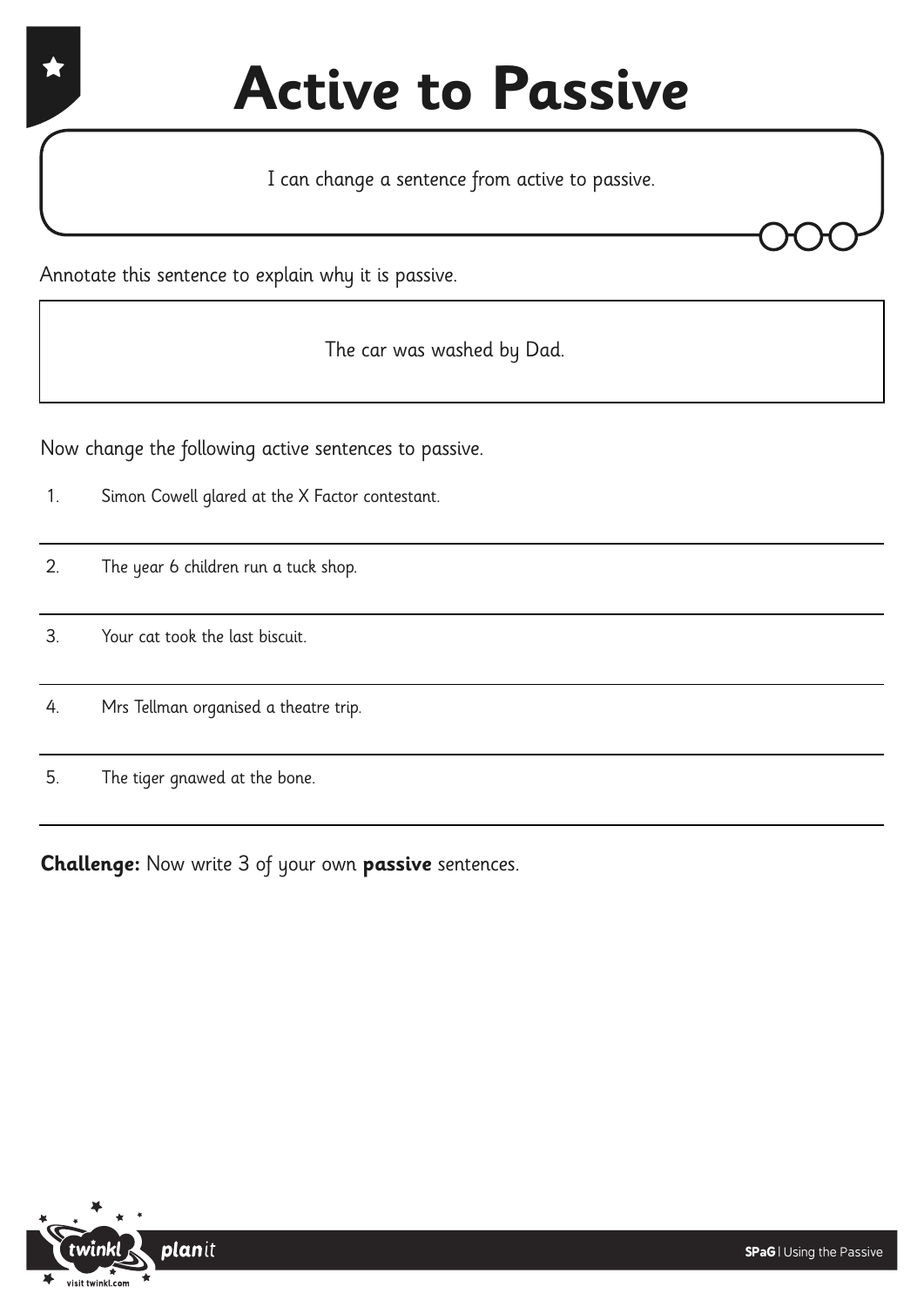

## **Active to Passive**

I can change a sentence from active to passive.



The car was washed by Dad.

Now change the following active sentences to passive.

- 1. Simon Cowell glared at the X Factor contestant.
- 2. The year 6 children run a tuck shop.
- 3. Your cat took the last biscuit.

4. Mrs Tellman organised a theatre trip.

- 5. The tiger gnawed at the bone.
- 6. John gave his old toys.
- 7. Freddie saw the Harry Potter film.
- 8. Mr Mitchell spoke about the playground incident.
- 9. The new vicar replaced Father Peter.
- 10. Sarah took the hamster to the vet.

**Challenge:** Now write 3 of your own **passive** sentences.

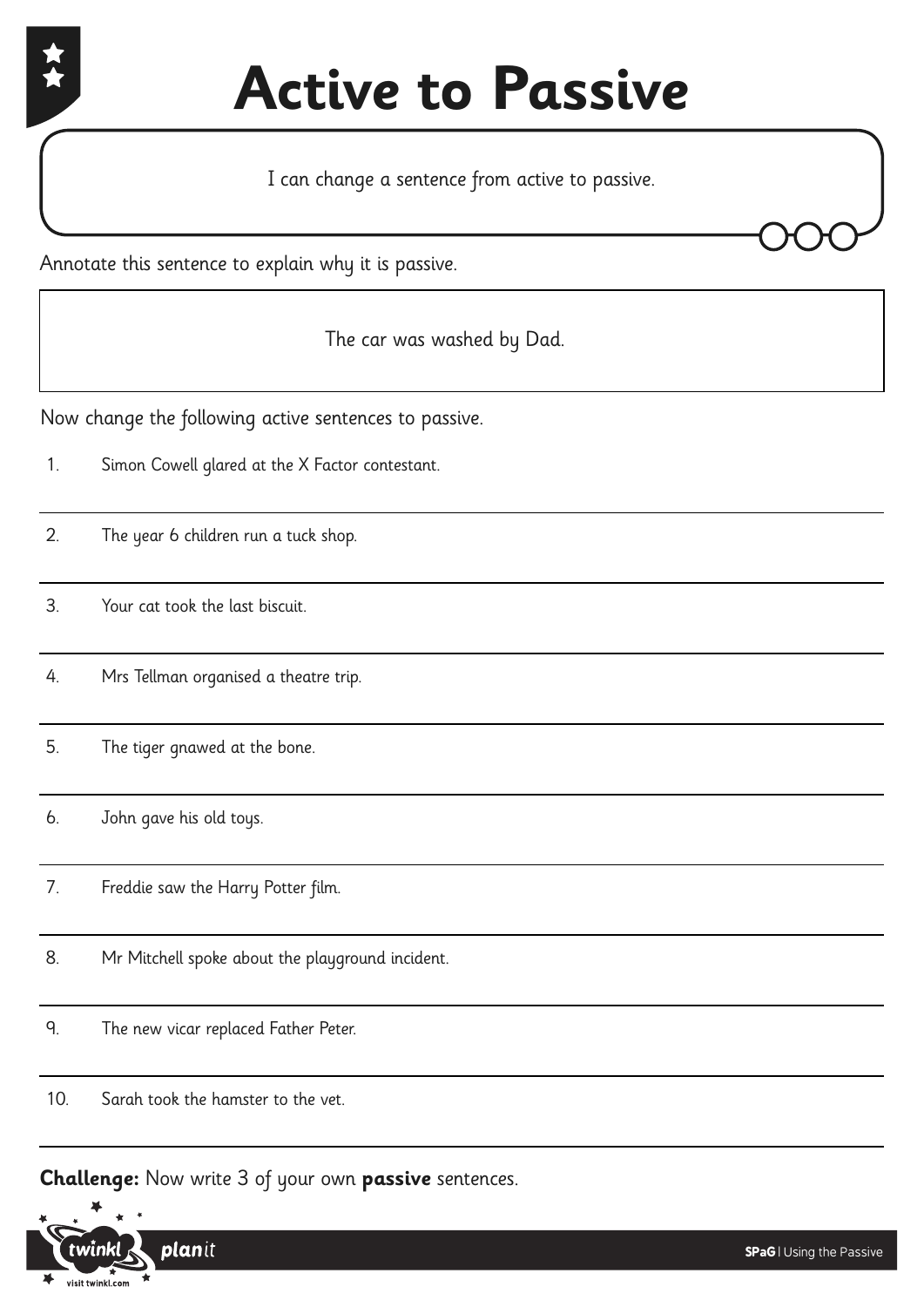

## **Active to Passive**

I can change a sentence from active to passive.

Annotate this sentence to explain why it is passive.

The car was washed by Dad.

Now change the following active sentences to passive.

- 1. Simon Cowell glared at the quivering X Factor contestant.
- 2. The year 6 children run a tuck shop on Wednesday mornings.
- 3. Your cat took the last biscuit off the plate.
- 4. Mrs Tellman organised a theatre trip to watch Macbeth.
- 5. The handsome tiger gnawed aggressively at the bone.
- 6. John gave his old toys to the charity shop.
- 7. Freddie saw the latest Harry Potter film at the cinema.
- 8. Mr Mitchell spoke about the playground incident in assembly this morning.
- 9. The new vicar replaced Father Peter last year.
- 10. Sarah took the hamster to the vet.

**Challenge:** Now write 3 of your own **passive** sentences.